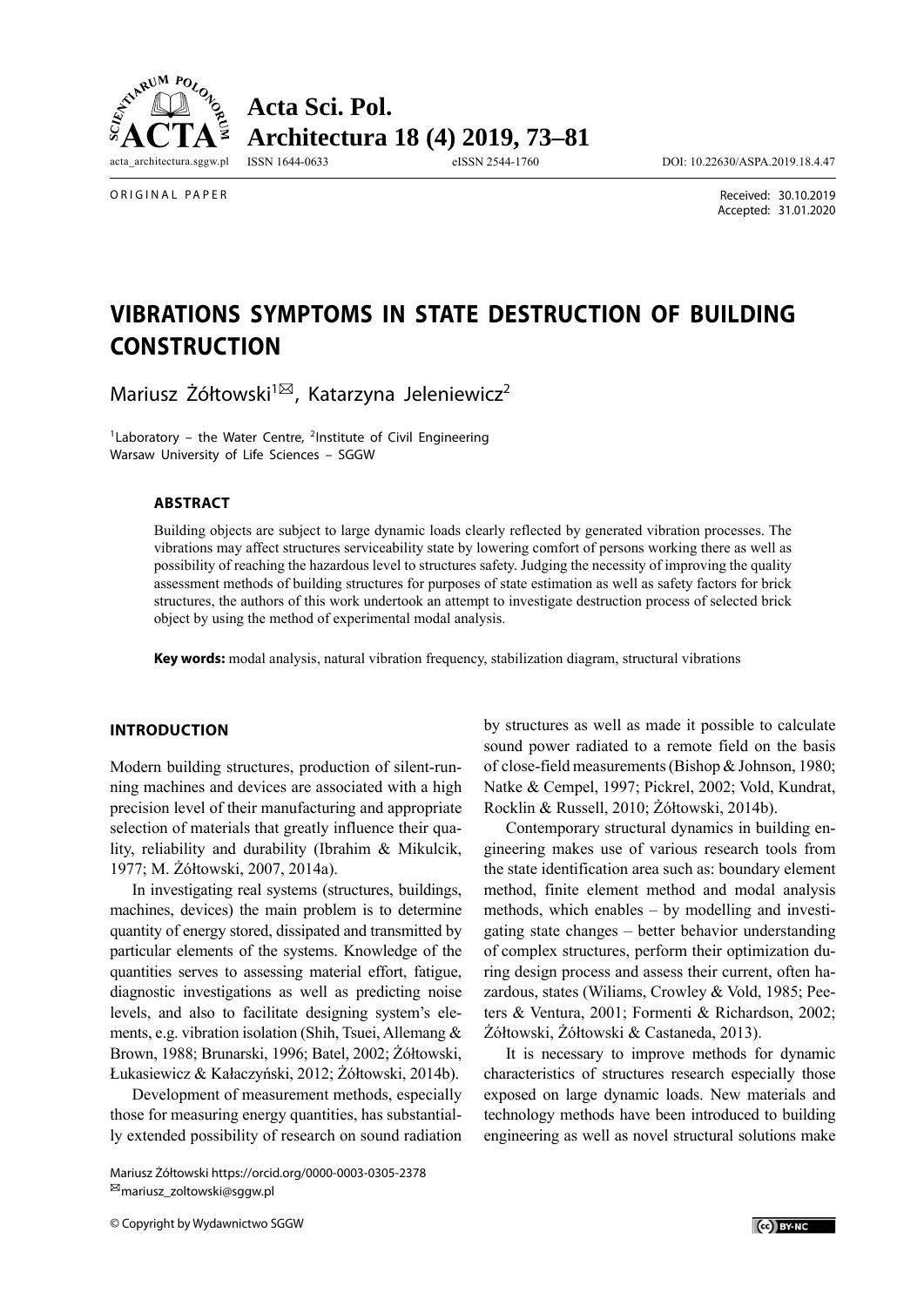it possible to increase productivity and quality of products, however they are accompanied with large, often dangerous dynamic loads ((Uhl, 1997; Żółtowski, 2005, 2007; Żółtowski et al., 2012; Żółtowski et al., 2013).

In building engineering, vibrations – a process which accompanies any motion – may be considered in the categories of noxiuos, favor able or information containing vibrations. Vibrations are primary process and their (secondary) effect is acoustic signal in the form of longitudinal sound wave. Vibration and noise processes form the basis for a scientific research area – vibroacoustic. Modern building structures are accompanied by vibroacoustic phenomena which endanger people, environment, and their products (Ibrahim & Mikulcik, 1977; Richardson, 1997; Uhl, 1997; Bischoff, Wall, Bletzinger & Ramm, 2004).

In most cases met in practice, analyses of dynamic properties are performed on the basis of analysis of structural model behavior. Quality of the analysis depends on credibility of the model, which is measured by means of conformation of the object's behavior and the model, both subject to disturbances of the same kind. Structural model may be built in the process of analytical transformations used for description of system's dynamics or on the basis of results of experiments performed on a real object (Brandt, 1999; Pickrel, 2002; Peeters & Ventura, 2003; M. Żółtowski, 2011a).

Analysis of structure dynamic properties are carried out mainly by examining the behavior of dynamic model of a given structure, which is realized by using analytical description of quantities, which characterize system's dynamics, or experimental methods directly applied to real objects (Uhl, 1997; M. Żółtowski, 2011b).

Modal analysis is widely used for investigating degradation state and fault location, modification of dynamics of tested structures, description and updating analytical model, as well as monitoring structural vibrations in aircraft and civil engineering. In the subject-matter literature the following notions can be found: modal analysis, experimental modal analysis and operational modal analysis (Natke & Cempel, 1997; Uhl, 1997; Pickrel, 2002; Peeters & Ventura, 2003; M. Żółtowski, 2011a). In the majority of practical applications of modal analysis, a multi-channel experiment and complex calculations connected with

the processing of measured signals and estimation of model's parameters, are required.

# **VIBRATIONS IN DESCRIPTION OF STRUCTURES**

Vibroacoustic is a domain of science which deals with any vibration, acoustic and pulsation processes occurring in nature, building engineering, technology, machines, devices, communication and transport means, i.e. in the environment. Among the tasks of vibroa coustic the following may be rated (M. Żółtowski, 2005; Vold et al., 2010):

- the identification of vibroacoustic energy sources which consists in location particular sources within structure of object, machine or environment, determination of their characteristics and mutual relationship, determination of vibroacoustic power as well as character of vibration and sound generation;
- − the elaboration of vibroacoustic energy propagation paths in real structures and environment (buildings, machines, objects etc.), theory of energy transmission and transformation, passive and active control means for phenomena, methods for analyzing and testing phenomena at the border area between wave and discrete approach;
- the elaboration of control methods for vibroacoustic energy (emission, propagation) in building structures, machines and environment, and also elaboration of methods for steering the phenomena, that is associated with active methods which are presently under development worldwide;
- the use of vibroacoustic signals for purposes of technical state diagnostics as they constitute a good carrier of information on state of object's destruction as well as technological process under way (vibroacoustic diagnostics);
- the vibroacoustic synthesis of objects, performed to obtain optimum vibroacoustic activity (structural, kinematic, dynamic), which covers synthesis of parameters used in active methods for vibration and noise mitigation, and structural, kinematic and dynamic synthesis of objects and machines;
- the active applications of vibroacoustic energy to realizing various technological processes, beginning from ultrasonic welding and cleaning, transport of materials and machine elements along tech-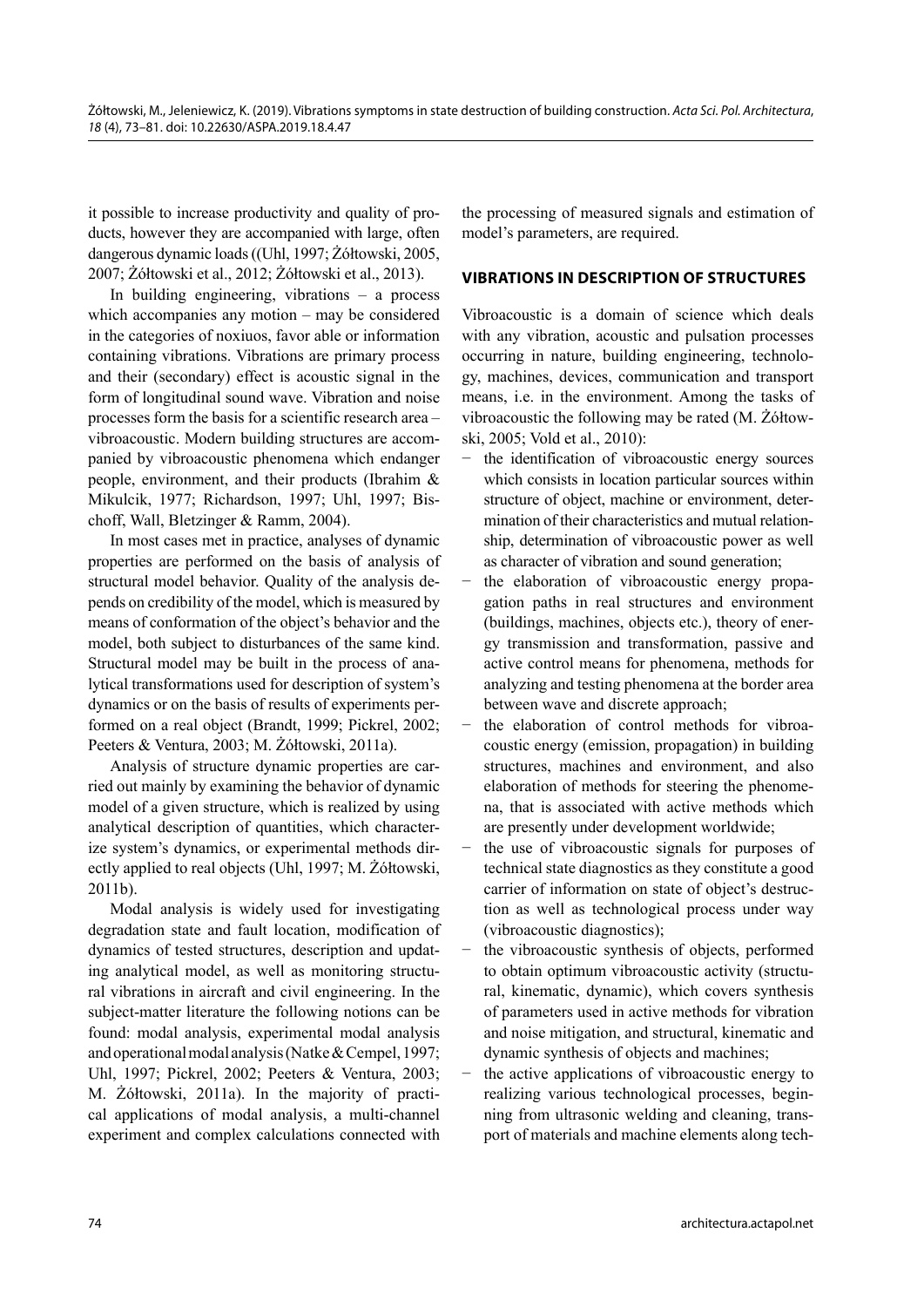nological lines, consolidation of molding sands, shaking out and cleaning castings, ending at consolidation of soils and concretes.

Vibroacoustic process may be presented as:

- generation of time-varying forces acting onto a structure and its environment;
- − propagation and transformation of energy in different environment structures;
- sound radiation through material elements of environment.

In analysis of vibroacoustic processes the following is taken into account:

- time and space distribution of run of energy coming from a (primary), source,
- − response of a system (structure, liquid) as well as energy transmission through propagating media,
- mutual relations between sources.

The notion of measurement means a process of acquisition and transformation of information about a measured quantity to get – by comparing it with measurement unit  $-$  a quantitative result in a form most comfortable to be acquired by human sense organs, its transmission in space or time (recording), mathematical processing or application to steering. To carry out such measurements is necessary for (Bishop & Johnson, 1980; M. Żółtowski, 2011a):

- the determining of time runs of vibrations and their parameters to determine kinds of the vibrations, their characteristic quantities and to perform detail analysis;
- the finding of vibration sources and places of their occurrence;
- the determining of characteristic features of systems (e.g. determining loads during vibrations and

their dependence on object's parameters, its shape, dimensions, material properties etc.);

- the minimizing of vibrations harmful for reliable operation of devices and their human operators;
- the determining of harmfulness level of occurring vibrations and the implementing of preventive measures.

In practice, vibration signal is more often used than noise one, due to its easiness of transferring and exactness of measuring (Brunarski, 1996; Vold et al., 2010).

System's vibrations resulting from upsetting state of equilibrium of an object which then moves under action of elastic, gravity or friction forces, are called free vibrations. In one degree-of-freedom (d.o.f.) systems the upsetting of state of equilibrium is characterized by the initial conditions: the initial position  $(x_0)$  and initial velocity  $(v_0)$ . If the system is of one-degree-of--freedom (single mass – *m*) and linear characteristics of elasticity  $(k)$  and damping  $(c)$  – Figure 1, and the harmonic excitation force  $F(t)$  acts onto it, then its motion equation is expressed by the following formula:  $**$ 

$$
mx + c x + kx = F(t)
$$
 (1)

which represents the equation of harmonic vibrations or harmonic oscillator vibrations.

As results from it, natural vibration of one-degree- -of-freedom system is entirely determined by natural frequency of vibration. Amplitude of the vibration depends on initial conditions, but natural frequencies and vibration period do not depend on them.

The parameters:  $a, v, x$  – are those of vibration process, which convinces that the vibrations properly describe state of structure (Natke & Cempel, 1997).



**Fig. 1.** One-degree-of-freedom system to perform translation motion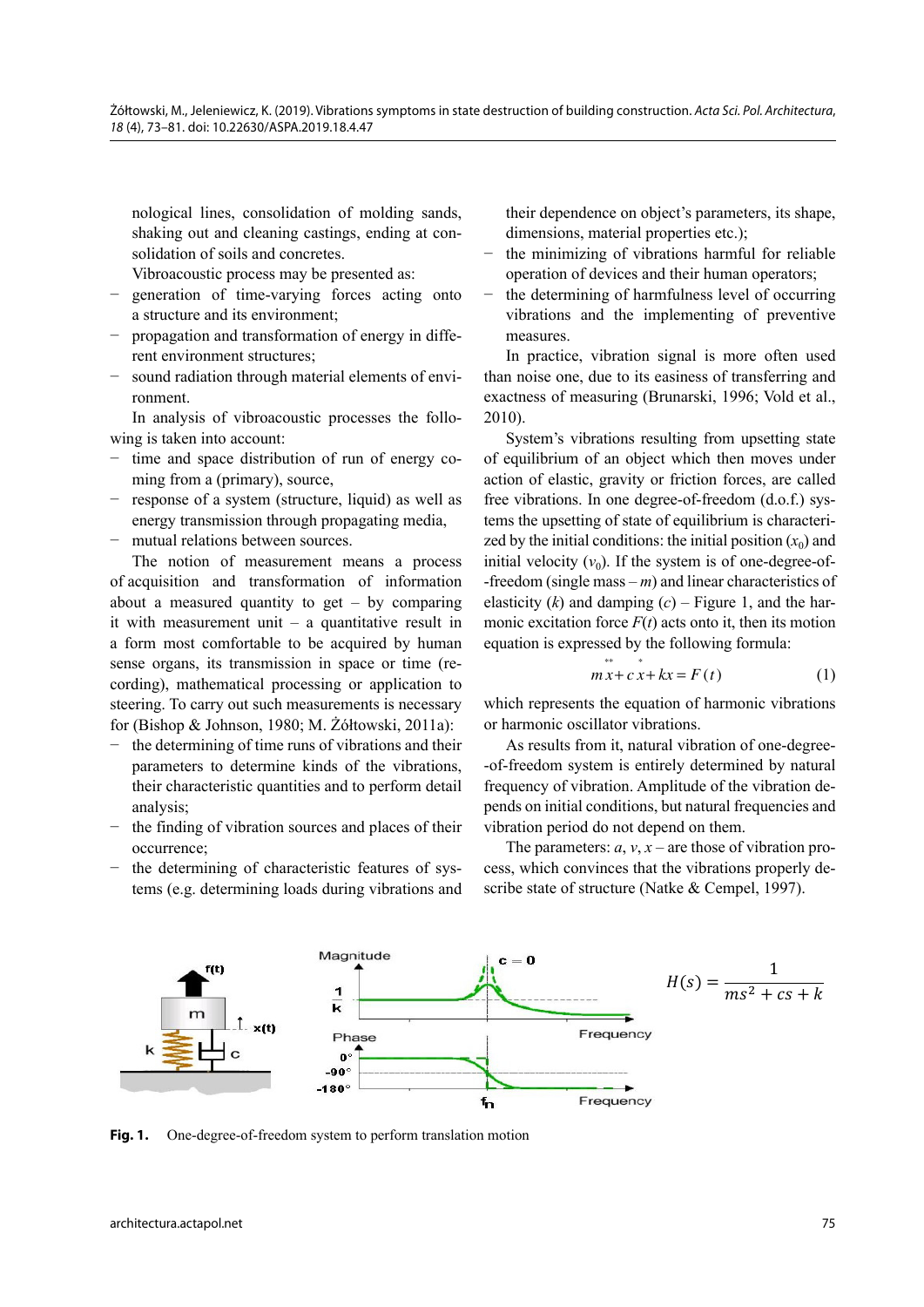In the low frequency range, building structures can be modelled by means of discrete systems of a few one- -degree-of-freedom – and rather often – single one. The discrete system – in contrast to continuous one – is characterized by point distribution of mass, stiffness and damping and dimensions of the elements do not play any role. Number of one-degree-of-freedom determines number of independent coordinates which should be introduced to get unambiguous description of system's motion (number of one-degree-of-freedom is equal to number of mass elements in the system in question). In practice, the system presented in Figure 1 can model:

- the building machine of mass  $(m)$ , seated on shock absorbers (*k*, *c*) and fastened to a big mass foundation;
- the work machine of mass  $(m)$ , seated on shock absorbers (*k*, *c*) and moving along an even road;
- the high building structure (high chimney, masts) under wind action.

Many systems can be preliminarily modelled by using one-degree-of-freedom system, to search for its properties by means of mathematical description and analysis of solutions of equations which describe it. It is possible to investigate system's properties by using the vibration parameters  $(a, v, x)$  which – being results of solutions of mathematical description of the model – interchangeably describe the same properties but from the viewpoint of the system's vibration measuring process. In industrial practice it is common to measure vibrations instead to perform complex theoretical considerations.

The use of vibrations for testing quality of building structures results from the following reasons:

- − vibration processes reflect physical phenomena occurring in structures (displacements, stresses, fractures), on which degree of their destruction (serviceability) and correct operation depends, that results from character of spreading the vibration process;
- easiness of performing measurements of vibration processes in normal operational conditions of an object without necessity of exclusion it from service and performing special preparation, hence it makes it possible to assess its state of destruction without disassembling the structure;
- vibration processes are characterized by a high speed of information transmission per time unit, defined by Shannon formula:

$$
C = F \lg_2 \left( 1 + \frac{N_s}{N_z} \right) \tag{2}
$$

 depending on spectrum band of the process (*F*) and the rate of the useful signal power  $(N<sub>S</sub>)$  and the disturbing noise power  $(N<sub>z</sub>)$ ;

vibration processes are characterized by a complex structure of time, amplitude and frequency, which, if only correctly processed, makes it possible to assess state of entire structure as well as its particular elements.

During service of structure, due to occurrence of many external factors (excitations from the side of environment and other structures) and internal factors (ageing, wear, interaction of elements) in the structure take place disturbances of its equilibrium state, which propagate within elastic body, material of which the structure is made. The disturbances are of dynamic character and maintain equilibrium conditions between inertia, elasticity, damping and excitation state. Consequently, it results in energy dissipation of waves, their deflection, reflection and mutual superimposing. Existence of sources and propagation of disturbances cause vibration of structural elements and surrounding environment to occur.

Internal input taken as a set of excitation quantities which determine object's structure (shape, manufacturing quality, clearances etc.) and a way of interaction of its elements is formed in random conditions during manufacturing, that reveals object's random properties in service. External input which determine conditions of interaction between structure elements and other elements of a system (changes of loads, speed, environment impact) is also practically of a random character.

Many possible occurrences of randomness and disturbances result in additional assumptions dealing with inputs and occurring transformations of states of destruction of structures. They concern with assumptions on linearity, stationarity i ergodity of models of objects and processes (Formenti & Richardson, 1982; Shih et al., 1988; M. Żółtowski, 2007, 2011a). As a result of existence of the input and realization of transformation of states, which represent processes occurring in structure, many measurable characteristic symptoms contained in output processes emitted from structure, are obtained. The processes form the basis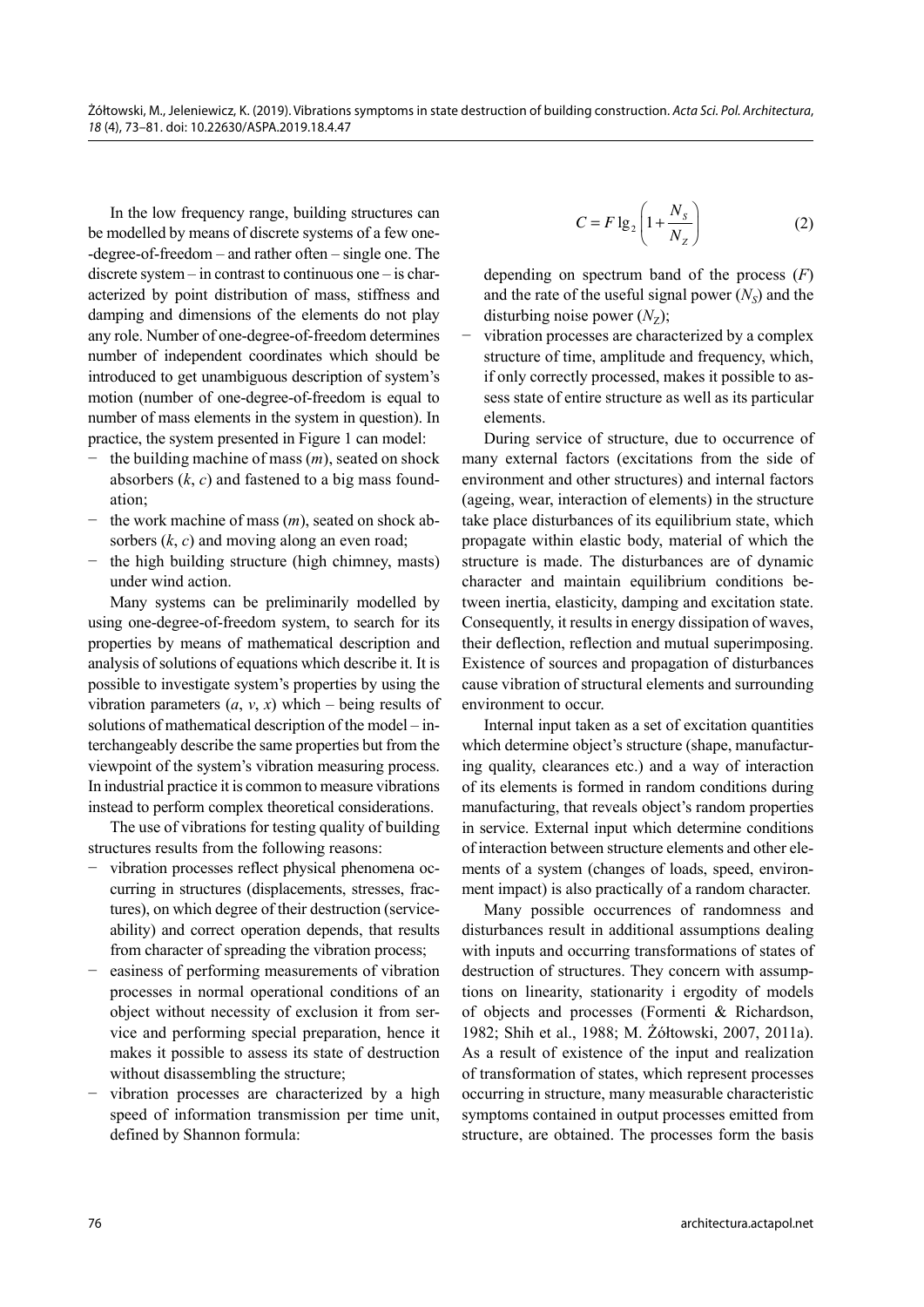for elaboration of a signal generation model which determines a way of forming, functioning and changing states of object's destruction (M. Żółtowski, 2011b, 2014b).

The described set of assumptions which leads to a model of generation of signals can be presented in the form of the schematic diagram shown in Figure 2.

The output vibration signal at any reception point can be approximately expressed by the following formula (Natke & Cempel, 1997; Vold et al., 2010):

$$
y_k(\theta, r) = \sum_{i=1}^k a(k)h_i(t, \theta, r) \cdot [u_i(t, \theta, r) + n_i(t, \theta, r)] \tag{3}
$$

where:

- $h(*)$  the impulse transition function, which covers material destruction properties;
- $a(k)$  term which provides different summation weights connected with the reception place (*r*).

The presented way of interpretation of the output signal  $(\theta, r)$  is – in the general case of excitations of periodical service objects – correct, but not always so simple as that shown in Figure 3 where is illustrated occurrence of excitations due to random actions of wind onto high buildings, chimneys, towers, and record of relevant response in the form of complex vibration signal.

The output signal received in an arbitrary point of structure is the weighted sum of responses to all elementary events  $(t, \theta, r)$  which occur always in the same sequence in particular points of the dynamic system of the pulse transition function  $h(t, \theta, r)$ . The influences sum up together and subject to additional transformation along different reference axes, and a change of signal reception point *r* is associated also with change of transmittance.

Model of vibration signal transmitting through tested structures or brick wall elements is described practically by FRF function which is determined by means of experimental modal analysis in the form of ratio of vibration excitation force and vibration acceleration amplitude at output. The transmittance *H*(*f*) defined as the response-to-excitation ratio is inversion of the FRF function.

The indicated properties of the elaborated model of signal transition through tested materials were further used for assessing changes of degree of degradation of structures or brick wall elements during testing transition of vibration signals through various structures of brick wall elements and segments.

Modal analysis is widely applied to removing damages resulting from vibrations, modifying structure dynamics, updating analytical model or state control, and also used for monitoring vibrations in aircraft



Fig. 2. Model of signal transmission through tested brick wall element (own elaboration)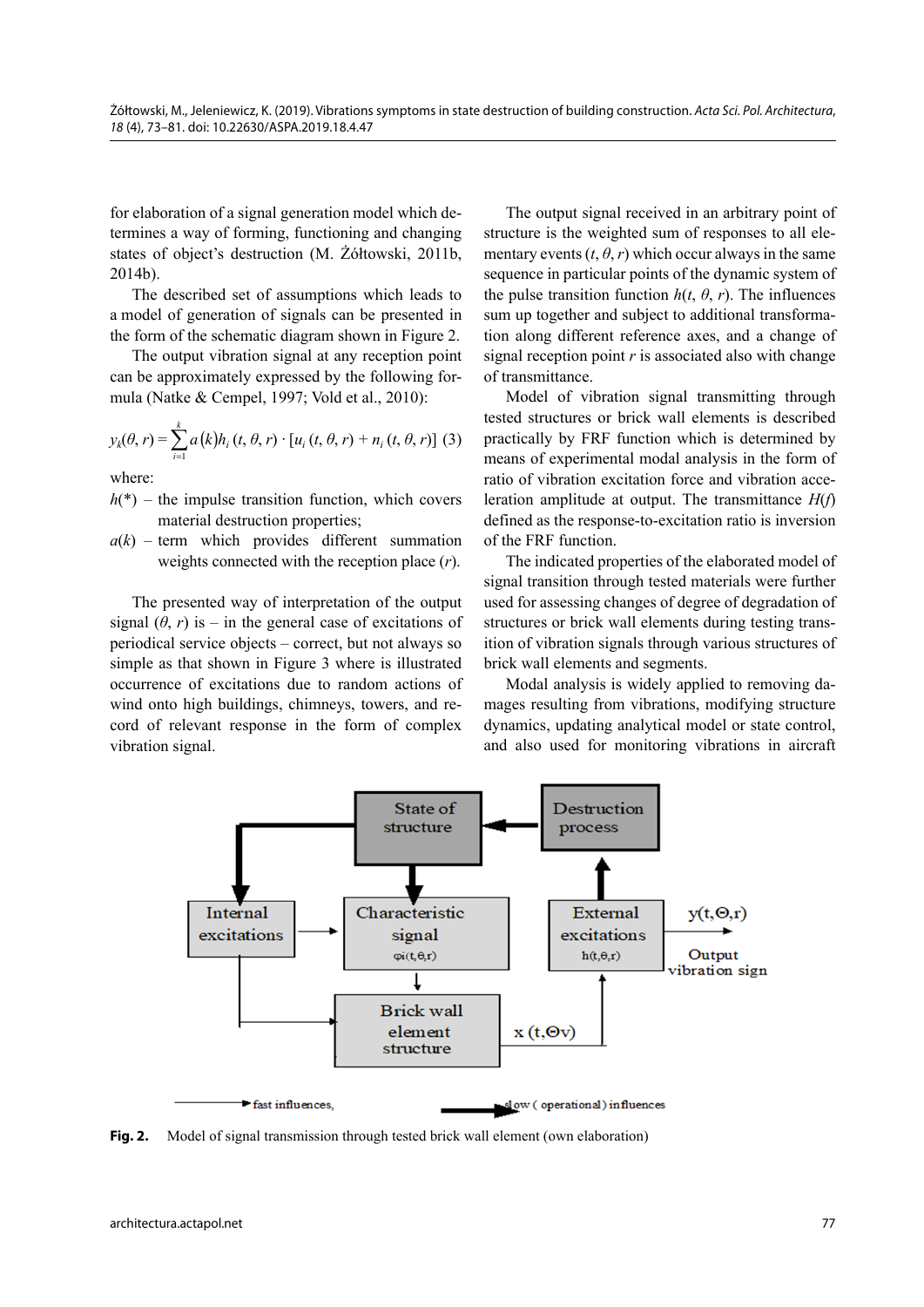industry and civil engineering (Ibrahim & Mikulcik, 1977; Uhl, 1997; Pickrel, 2002; M. Żółtowski, 2007).

Theoretical modal analysis is defined as a matrix eigenvalue problem dependent on matrices of mass, stiffness and damping. It requires the eigenvalue problem for an assumed structural model of investigated structure to be solved (Uhl, 1997; M. Żółtowski, 2014a, b). The determined sets of natural frequencies, damping coefficients for the natural frequencies and forms of natural vibrations make it possible to simulate behavior of structure under arbitrary excitations, choice of steering means, structural modifications and other issues.

Analysis of natural frequencies and vectors is obtained on the basis of motion equations (after neglecting terms which contain damping matrix and external load vector). Then the motion equation of natural vibrations obtains the following form:

$$
B\ddot{q} + Kq = 0 \tag{4}
$$

For one-degree-of-freedom system its solution is as follows:

$$
q(t) = \vec{q}\sin(\omega t + \phi) \tag{5}
$$

where:

 $\ddot{q}$  – vector of amplitudes of natural vibrations.

On substitution of equation (5) second derivative to the motion equation the following is obtained:

$$
(-\overline{\omega}^2 B + K)\overrightarrow{q}\sin(\overline{\omega}t + \phi) = 0
$$
 (6)

The equation is to be satisfied for arbitrary instant (*t*), then the set of algebraic equations is yielded as follows:

$$
(K - \overline{\omega}^2 B)\vec{q} = 0 \tag{7}
$$

$$
(k_{11} - \omega^2 m_{11}) q_1 + (k_{12} - \omega^2 m_{12}) q_2 + \dots + (k_{1n} - \omega^2 m_{1n}) q_n = 0
$$
  

$$
(k_{21} - \omega^2 m_{21}) q_1 + (k_{22} - \omega^2 m_{22}) q_2 + \dots + (k_{2n} - \omega^2 m_{2n}) q_n = 0
$$
  

$$
(k_{41} - \omega^2 m_{41}) q_1 + (k_{42} - \omega^2 m_{42}) q_2 + \dots + (k_{nn} - \omega^2 m_{nn}) q_n = 0
$$

This way was produced the set of linear homogeneous algebraic equations, which has non-zero solution only when the condition  $det(K - \omega^2 B) = 0$  is fulfilled.

On transformations the *n*-order polynomial is obtained. Among its roots multifold ones may be present, and the vector built from the set  $\omega^2$  of frequencies ordered according to increasing value sequence is called the frequency vector, and the first frequency is called the fundamental one (M. Żółtowski et al., 2013).

$$
\overline{\omega} = [\overline{\omega}_1, \overline{\omega}_2, ..., \overline{\omega}_n]
$$
 (8)

The theoretical modal analysis is mainly used in design process, i.e. when it is not possible to perform tests on objects. The traditional experimental modal analysis (EAM) makes use of input (excitation) to output (response) relation and it is measured in order to assess modal parameters consisted of modal frequencies and damping. However, the traditional EAM has some limitations such as:

- in the traditional EAM, artificial excitation is used to measure vibration frequencies;
- − the traditional EAM is usually performed in laboratory conditions.

In many cases a real state of degradation may greatly differ from those observed in laboratory environment. In experimental modal analysis the identification



**Fig. 3.** Transformation of the characteristic signal –  $\phi_i$ <sup>\*</sup>) into the output signal –  $y$ <sup>\*</sup>), considered to be a model of signal generation in objects under environmental excitation (Natke & Cempel, 1997)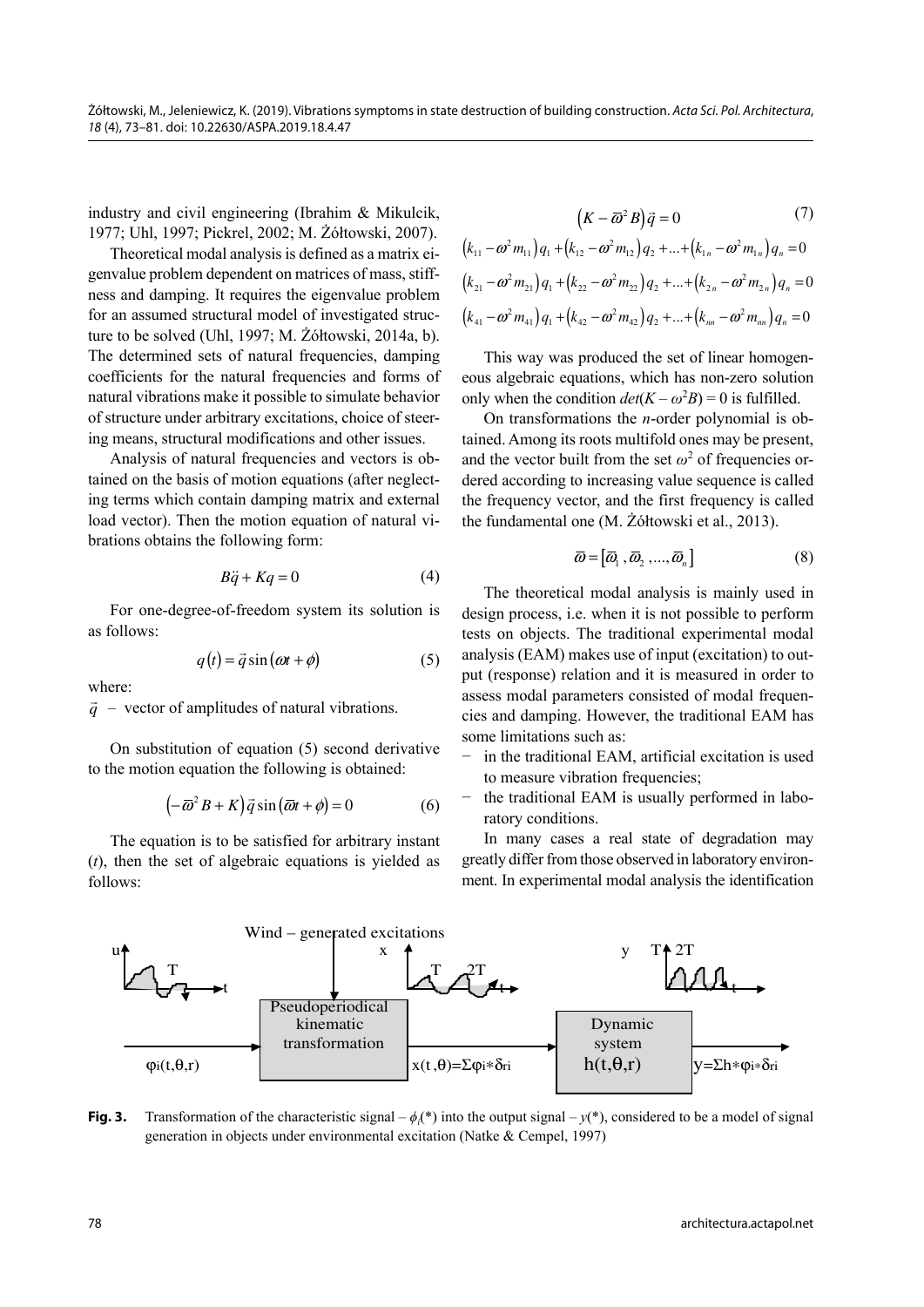experiment consists in exciting object's vibrations at simultaneous measuring excitation force and system's response usually in the form of vibration acceleration amplitude.

# **RESULTS**

For the waveform's extortion measurement, and determination of the most used functions FRF measurement LMS TEST.XPRESS software was used. It's enables to easily perform a modal analysis of brick elements, as well as any other building structures.

During the tests it was able to generate a transfer function of vibration signal by the structure (FRF function). The results are presented in real time in the center of a screen. It's allows visualizing the temporary courses of extortions and the answer (Fig. 4).

From a large group of building materials, a fit and a damaged brick were measured to compare their fitness. Figure 5 shows the results obtained after performing measurements in axis Y, because in brick walls compressive strength can be most destructive. For a better visualization of the investigation results they are shown below separately  $-30$  times the FRF



Fig. 4. Example exposition of results of measurement (own study)



**Fig. 5.** Composition of measurements results (the temporary course of extortion, temporary course of answer, function FRF) of full bricks in axis Y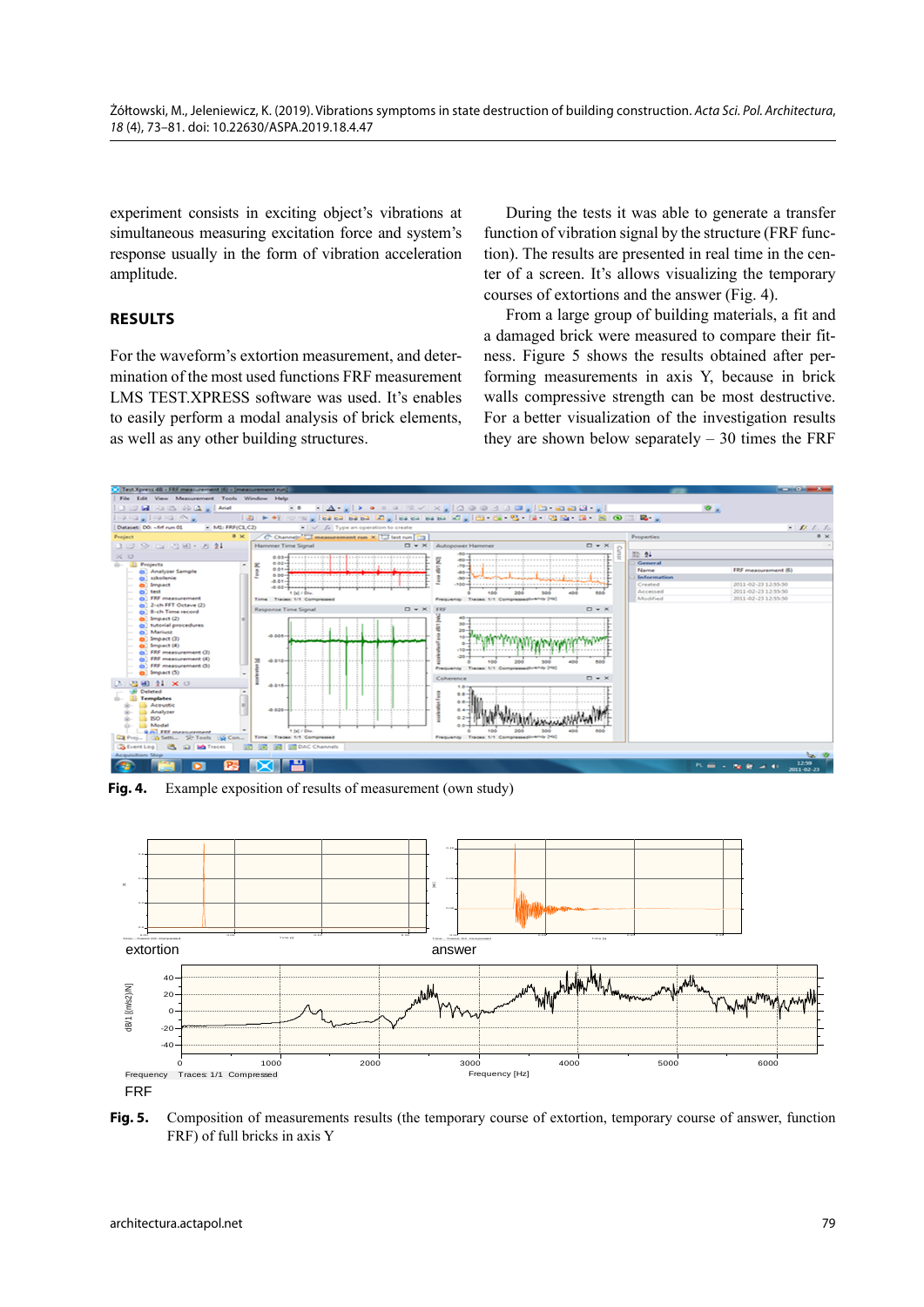Żółtowski, M., Jeleniewicz, K. (2019). Vibrations symptoms in state destruction of building construction. Acta Sci. Pol. Architectura, 18 (4), 73–81. doi: 10.22630/ASPA.2019.18.4.47



**Fig. 6.** Composition of FRF functions of 30 full bricks in axis Y



**Fig. 7.** Composition of FRF functions of 30 destroyed full bricks in axis Y

function for good, and 30 times for destroyed brick element. Figure 5 shows once the extortion, and the answer of signal in time domain, which allows to gain FRF function. Graphic results which shows FRF functions of good, and destroyed bricks measured in axis Y are show in Figures 6 and 7.

## **CONCLUSIONS**

The results point to the fact that it is possible to distinguish between material properties, which has an impact on the ability to distinguish between their mechanical properties. The study also confirmed the usefulness of the LMS test apparatus using operational modal analysis performed on the actual building construction.

By obtaining graphical charts of FRF function, and a later their comparison it is possible to observe their diversity. These charts are different for materials that are in good condition, and damaged, which demonstrates the ability to assessment of the destruction of a brick element.

It practically verified the sensitivity of assessment of modal analysis to degree of brick structure degradation. It becomes possible to determine hazards to a building structure on the basis of examining values of frequencies.

### **REFERENCES**

- Batel, M. (2002). Operational Modal Analysis another way of doing modal testing. *IEEE Transactions on Industry Applications*, *36* (8), 22–27.
- Bischoff, M., Wall, W., Bletzinger, K-U., & Ramm, E. (2004). *Models and Finite Elements for Thin-walled Structures. Encyclopedia of Computational Mechanics*. New Jersey: John Wiley & Sons.
- Bishop, R. E. D. & Johnson, D. (1980). *The Mechanics of Vibration*. Cambridge: Cambridge University Press.
- Brandt, S. (1999). *Analiza danych* [*Data analysis*]. Warszawa: Wydawnictwo Naukowe PWN.
- Brunarski, L. (1996). *Nieniszczące badania betonu* [*Non- -destructive methods for concrete testing*]. Warszawa: Arkady.
- Ibrahim, S. R. & Mikulcik, E. C. (1977). A method for the direct identification of vibration parameters from the free response. *Sound and Vibration Bulletin*, *4* (47), 183–198.
- Natke, H. G. & Cempel, C. (1997). *Model-Aided Diagnosis of Mechanical Systems*. Berlin-Heidelberg: Springer.
- Peeters, B. & Ventura, C. (2003). Comparative study of modal analysis techniques for bridge dynamic characteristics. *Mechanical Systems and Signal Processing*, *17* (5), 965–988.
- Pickrel, C. R. (2002). Airplane Ground Vibration Testing – Nominal Modal Model Correlation. *Sound and Vibration*, *36* (11), 18–23.